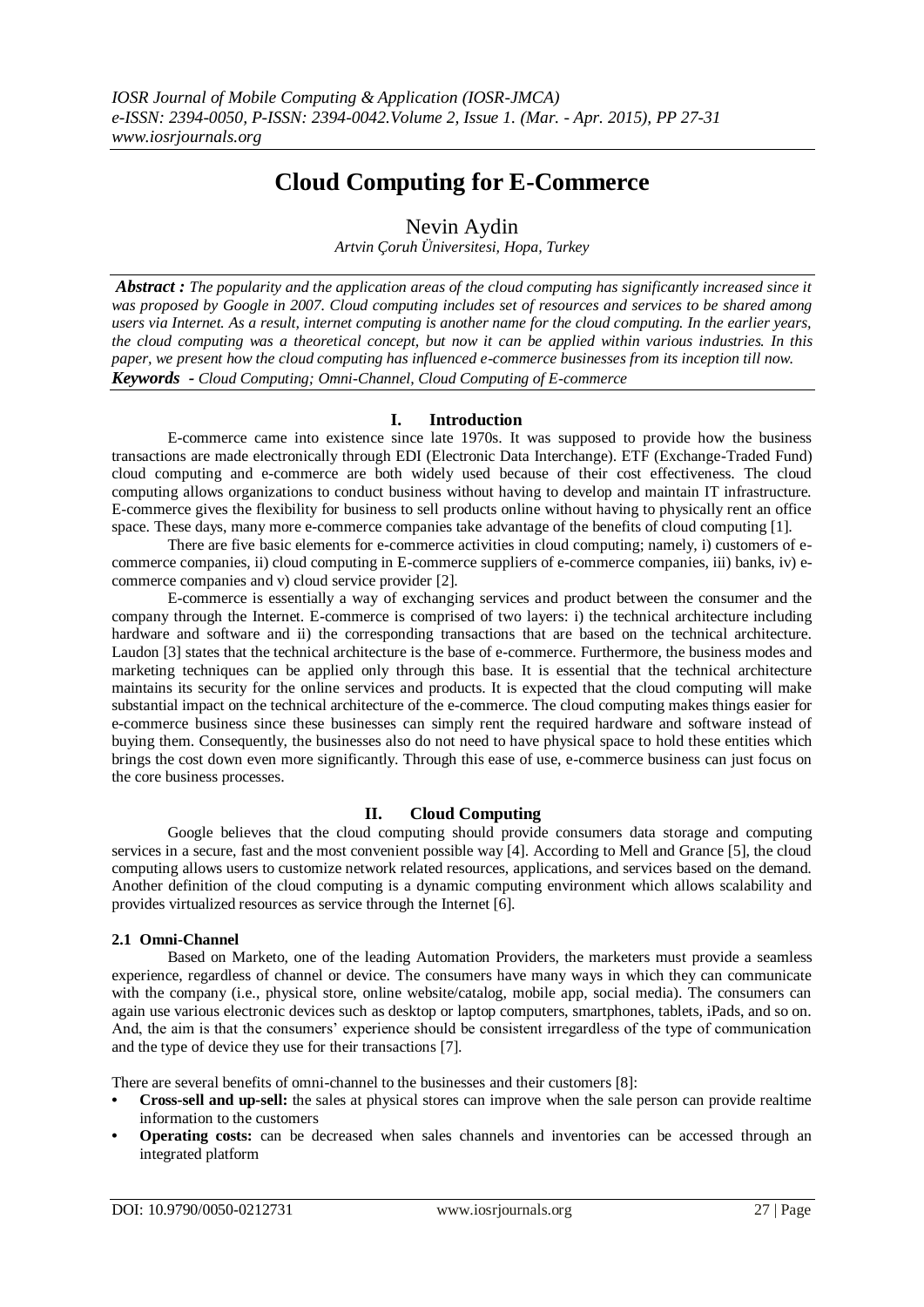- **• Customer satisfaction:** can increase when the consumers' experience has consistency among all the channels
- **Sales:** can be increased by providing customers alternative ways to purchase goods such as online or by sales person finding out the available inventory in realtime
- **•• Order and fulfillment costs:** can decrease when all the processes such as merchandising, inventory, and shipping are consistent among all the channels
- **Decision-making**: can be improved since the businesses will be able to more precise forecasting, in return more accurate decisions on merchandising and replenishing the stocks
- **Efficiency and confidence:** can increase when all the stakeholders such as decision-makers and departments collaborate efficiently and work within an integrated platform

The companies involved in B2B and B2C commerce should aim to be as omni-present as possible. The goal is not only to keep the current customers, but also to get back the lost market shares and increase their customers base by adding new customers. The traditional retailers has to compete with gigantic online companies such as Amazon and in order to keep their market share, these retailers must invent their unique omni-channel strategy in which they can include the advantages of physical store for the best customer shopping experience [9].

In omni-channel paradigm, the expectations of the customers grow fast and B2B companies need to adapt accordingly. Based on the surveying of 526 B2B organizations in the globe by Forrester [10], majority of the companies stated that the way in which the customers' interaction with theie online services have significantly changed in the last few years. As a result, mature B2B business starting to adapt their services to satisfy the customers' requirements. The companies, which are not as mature, are also working hard to make sure they catch up with their more matured competitors. An interesting observation was that 72% agreed that they prefer omni-channel customers over a single channel customer and 51% stated that these omni-channel customers usually have higher lifetime value. B2B businesses clearly understand the importance of omnichannel customers (see Fig. 1).

#### "What would you say are the primary drivers behind your organization's investment in omni-channel initiatives?"



Base: 526 B2B companies in Canada, US, UK, France, and Germany **Figure 1:** Primary drivers for omni-channel initiatives [10].

**Meet customer demands in order to drive higher customer lifetime value**: B2B businesses have the realization that omni-channel offerings are very valuable to their customers as their customers' loyalty increase accordingly. 66% of the B2B businesses reported that their customers expect omni-channel offerings and many of the companies expect further improvements in customer satisfaction because of these omni-channel offerings.

**Differentiate from online pure plays with their physical presence**: Some of the extended omni-channel capabilities such as buying online and ability to receive delivery on the following day or picking up from the local store are not easy for online-only businesses to compete with. Many of the customer-oriented online retailers are starting to make changes to their processes to win B2B buyers.

**Leverage efficiencies and cost savings**: More than half of the B2B businesses are increasing their omnichannel offerings for leveraging efficiencies and further increased cost savings by improved inventory planning. Efficient inventory planning is essential in supply chain management. If the businesses have more accurate picture of where and how much of the inventory they have in their supply chain, both the cost and the delivery times will be further reduced.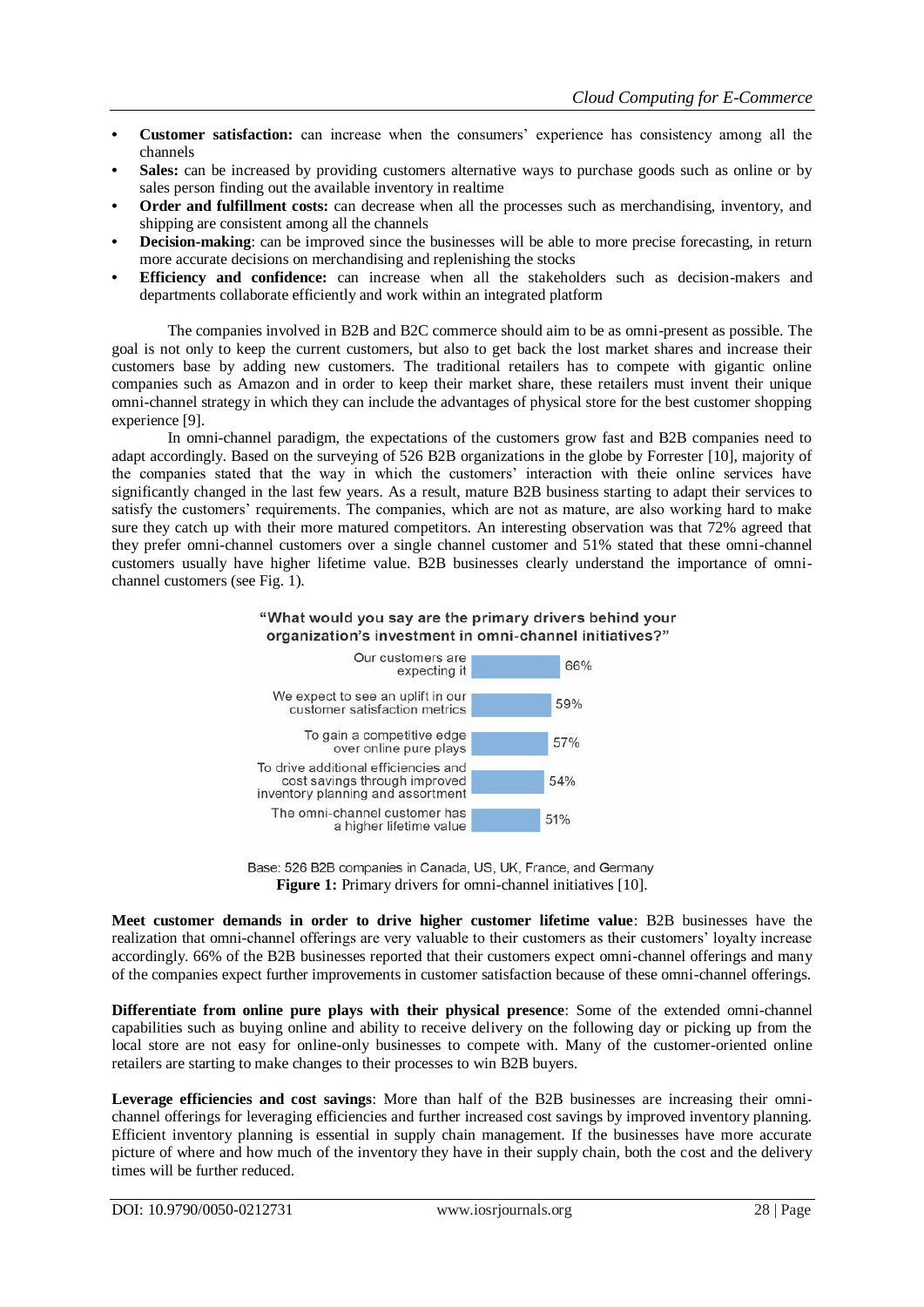#### **2.2 Cloud Modes**

Three cloud modes can be formed: i) infrastructure cloud, ii) platform cloud, and iii) application cloud [11]. The infrastructure cloud allows customers access to computing and storage. The resources can be available in a single multiple data centers. Example applications of this mode include Amazon's Elastic Compute Cloud and IBM's Blue Cloud [11].

The platform cloud provides transparent development environment for the users since there is no need for them to know the details of the computing elements such as powerful servers. Example applications of this mode include Google App Engine, Heroku, Azure, and Force.com [12].

The application cloud interacts with the user in the form of Software as a Service (SaaS). The users have the flexibility to customize, configure and test each module based on their specific system requirements as well as to reduce the cost of operating and maintaining the system. Example applications of this mode include SalesForce CRM, Google Apps, and Zoho [12].

#### **2.3 Benefits Of Cloud**

Perhaps, the biggest benefit of the cloud computing is its ability to help businesses and organizations to increase their productivity and reduce their cost of operations and maintenance while providing new products to their customers. The pay-as-you-go pricing model is flexible in the sense that it allows the users to try the applications or infrastructure before they commit themselves to renting them. The current consumers can benefit from volume discounts by paying in advance for instance. When the users rent assets, the maintenance of the data centers become the responsibility of the cloud vendor, so the users do not need to worry about operation and maintenance. The cloud users are generally satisfied with the fact that the systems in place are up-to-date, reliable and flexible to respond the user queries.

The up-front expenses of the businesses can be reduced by placing the data and computing center into the cloud. The savings can be then invested back into the core business to provide added value services to the customers of the businesses.

The productivity of the teams will highly depend on the services provided by the highly reliable networks and Internet. The cloud services are generally available 24/7 and accessible from multiple browsers (i.e., Mozilla Firefox, Chrome, Safari) and devices (i.e., desktop, laptop, smartphone, iPad) in any given time zone. This gives enormous flexibility for everyone to conduct their work [13].

Cloud computing can also benefit organizations, industries, and economies by:

- Providing companies ways in which they can develop new products and offer new services to its clients by allowing the professional developers around the globe to more efficiently collaborate with each other with access to the reliable and powerful computing resources
- Giving ability to organizations to analyze their data using data analytics techniques to determine the changing needs of the customers to remain competitive in the market
- Allowing information access to companies from small to large whereas in the past only the larger companies had such competitive edge
- Assisting economies to move forward to higher level of technological advancements by providing fast and cost effective access to infrastructure, tools, and applications



**Figure 2.** Examples of Benefits of Cloud [14]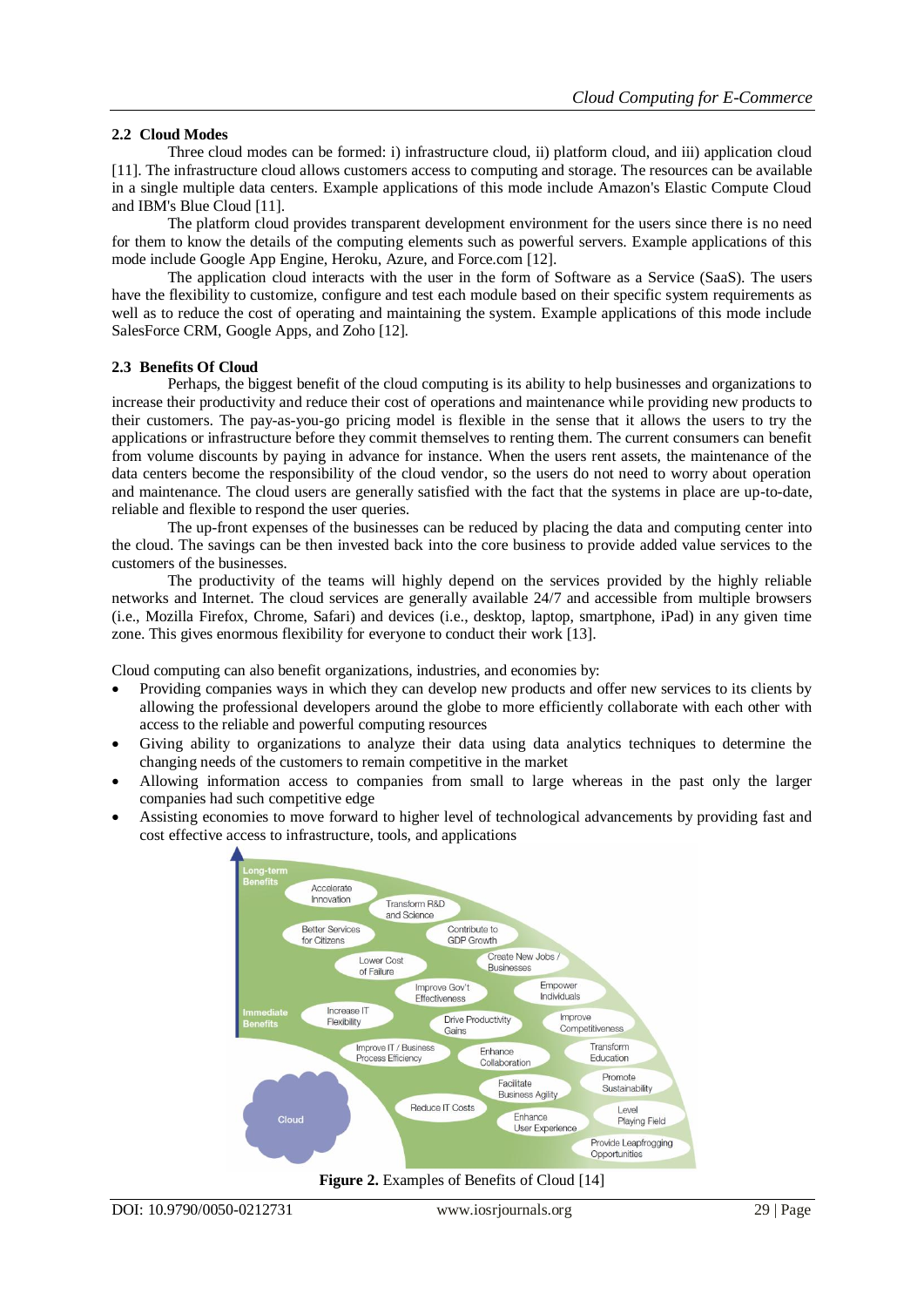# **III. Benefits of Cloud Computing for E-commerce**

The cloud computing and e-commerce highly benefit from the Internet. Cloud computing allows consumers and clients to use services, computational resources and storage in a transparent way. E-commerce on the other hand, allows consumers to buy services or products from just about anywhere in the globe and anytime. The cloud computing for e-commerce has several benefits [15]. The cost can be calculated based on the need of each company. According to Amazon, cloud computing helps businesses to significantly reduce the costs on several places such as hardware procurement, security, privacy, energy, and maintenance.

#### **Trust and Security of cloud computing:**

The security of data stored in the cloud is an important concern by everyone [16]. The concept of trust is not easy to define; however, many cloud computing users agree that transparency is important when it comes to trust issues in cloud computing. The businesses must clearly see that the service providers indeed adhere to security standards and best practices. Storing data in the cloud for e-commerce applications is generally considered the best choice.

#### **Investments tailored to the needs of e-commerce:**

It appears that the cloud computing allows e-commerce companies to save costs up to 80% which is a significant amount. Given this savings, there is a continuous need to maintain and even enhance IT infrastructure for the future development of e-commerce industry. The scalability and flexibility are two important benefits of cloud computing as applied to e-commerce.

#### **Cloud computing scalability:**

One of the most essential benefits of cloud computing is its ability to scale based on the demand of the cloud clients or businesses. Many of the operations such as activation of the server, increasing the computation power, to reallocating the loads due to changing demands on the cloud can take place relatively quickly (in the order of minutes). These operations basically define the scalability of the cloud and the flexibility to allocate more resources when requested and disposing of them when they are no longer needed by the cloud users.

#### **Mobility:**

E-commerce benefits from cloud computing by allowing its customers access products and services from anywhere and anytime through mobile devices. If the users travel all around the globe, they can still have access the goods through their smartphones.

#### **Global expansion:**

Cloud computing can be considered while developing strategies for current and future global expansion of e-commerce industry. The e-commerce product contents could be readily available to customers in the world through the use of cloud computing. Cloud computing can also assist to handle numerous e-commerce businesses specific to customers within many different countries.

#### **Cost of construction and operation:**

As the e-commerce industry grows with the increased data growth, the need for the computer hardware and software resources increase. As a result, costs associated with maintenance of equipment and operations will need to be taken into consideration.

#### **Quality of e-commerce:**

In order to sustain the quality of e-commerce, the computing services must be scalable, reliable and provide flexibility of access to products and services from anywhere and anytime in the world. Many of the large cloud service providers such as Google, Amazon, IBM, and Microsoft have their data centers spread across the globe in order to guarantee reliability in accessing the cloud applications in cases of failures [17].

## **IV. Conclusion**

It is clear that cloud computing is essential for e-commerce industry as it provides numerous opportunities for e-commerce industry as we discussed in this paper. In the near future, the e-commerce industry may be even more tightly integrated with cloud computing since many of the e-commerce businesses sustain their competitive edge due to the benefits of cloud computing.